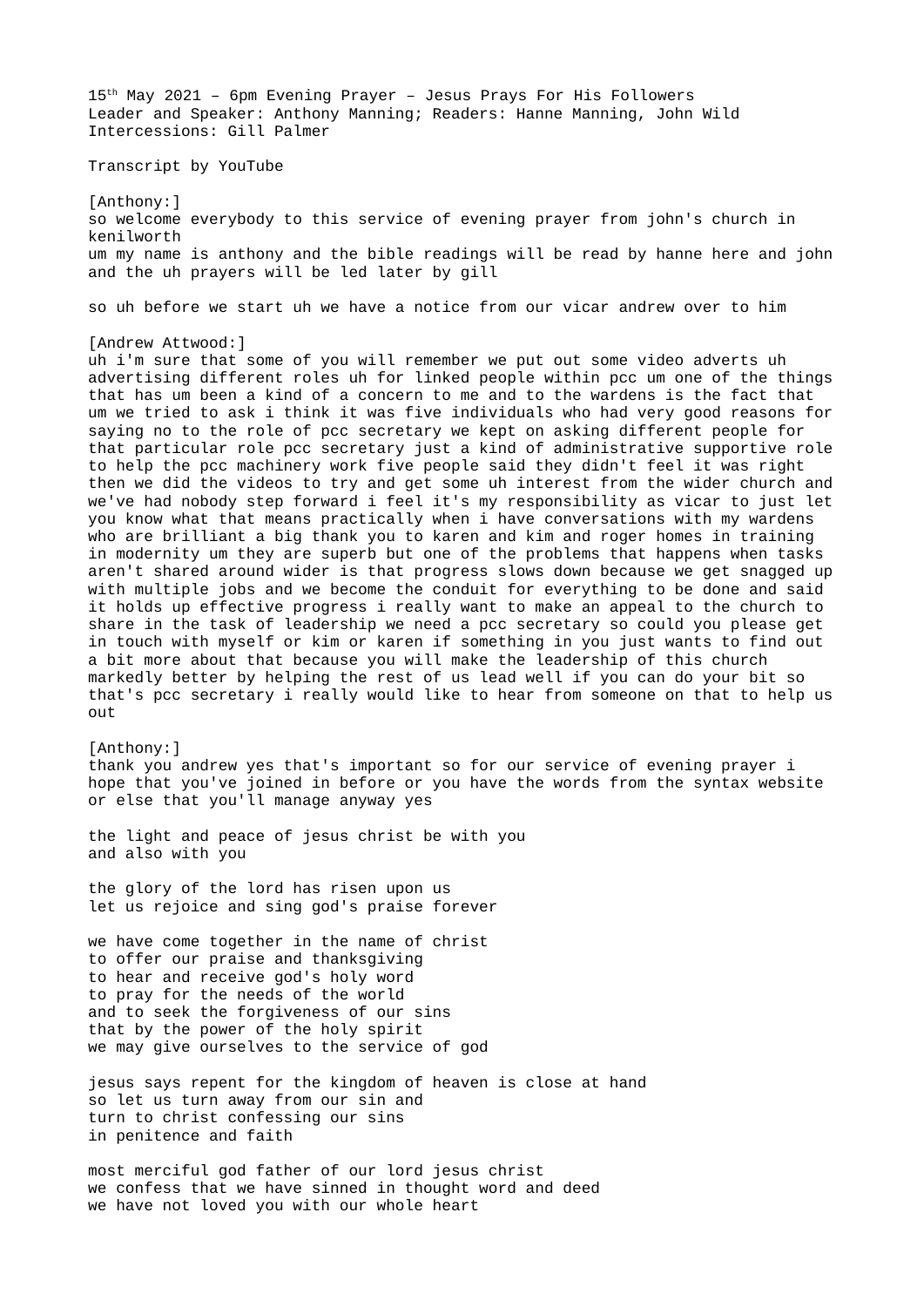we have not loved our neighbors as ourselves in your mercy forgive what we have been help us to remain what we are and direct what we shall be that we may do justly love your mercy and walk humbly with you our god amen may the god of love and power forgive us and free us from our sins heal and strengthen us by his spirit and raise us to new life in christ our lord amen blessed are you sovereign god our light and our salvation to you be glory and praise forever you led your people to freedom by a pillar of cloud by day and a pillar of fire by night may we who walk in the light of your presence acclaim your christ rising victorious as he banishes all darkness from our hearts and minds blessed be god father son and holy spirit blessed be god forever the day is almost over and the evening has come so let us pray with one heart and mind eternal god giver of love and power your son jesus christ has sent us into all the world to preach the gospel of his kingdom confirm us in this mission and help us to live the good news we proclaim through jesus christ our lord amen as our evening prayer rises before you o god so may your spirit come down upon us to set us free to sing your praise for ever and ever amen so before we move to our two bible readings let's sing our first hymn it's to god be the glory [Music: To God Be The Glory] [Hanne:] the first reading is taken from 1 john chapter 5. we accept human testimony but god's testimony is greater because it is the testimony of god which he has given about his son whoever believes in the son of god accepts this testimony whoever does not believe god has made him out to be a liar because they have not believed the testimony god has given about his son and this is the testimony god has given us eternal life and this life is in his son whoever has the son has life whoever does not have the son of god does not have life i write these things to you who believe in the name of the son of god so that you may know that you have eternal life this is the word of the lord thanks be to god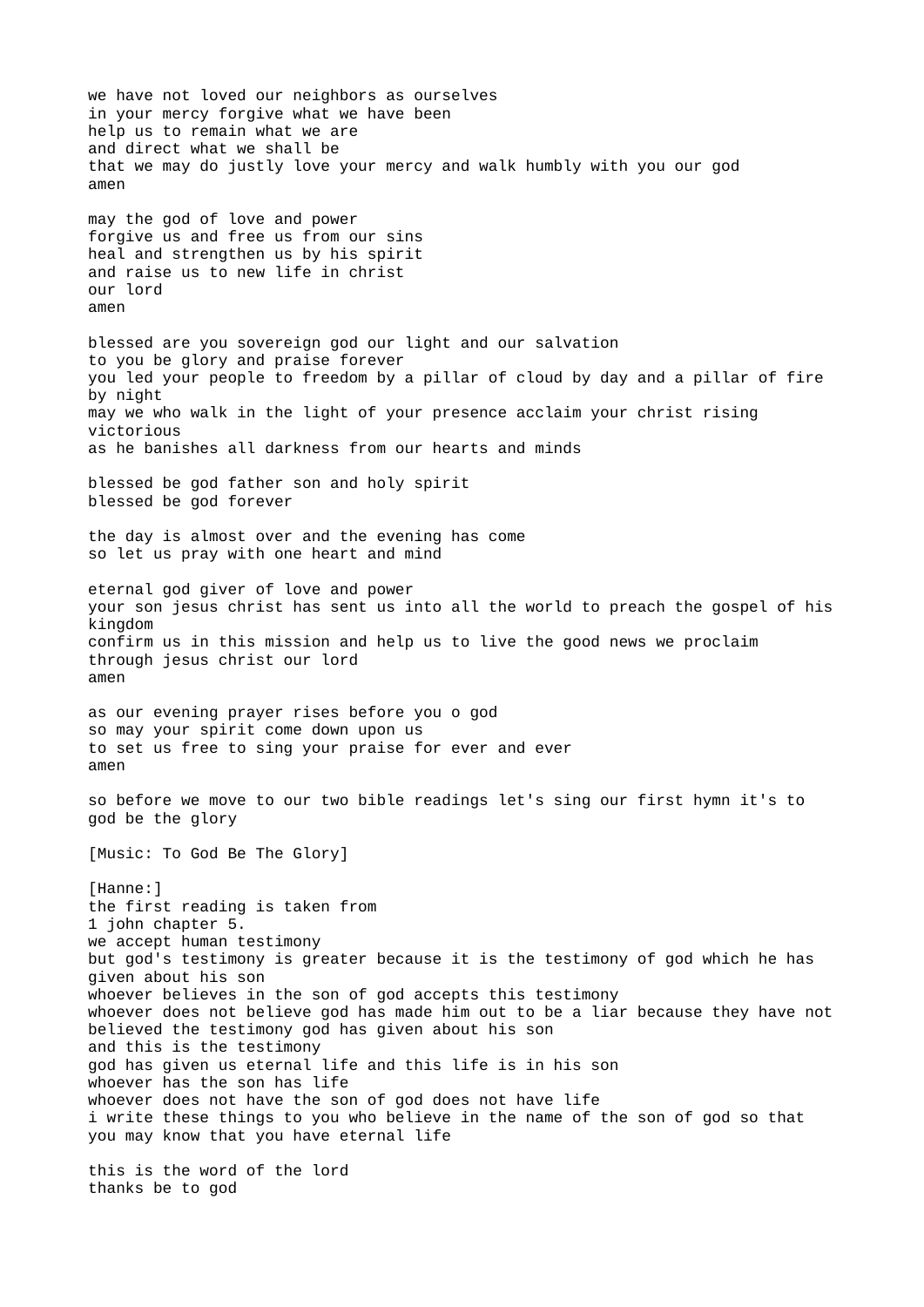[John:] the second reading is taken from john chapter 17 commencing to read at verse six jesus prays for his disciples i have revealed you to those whom you gave me out of the world they were yours you gave them to me and they have obeyed your word now they know that everything you have given me comes from you i gave them the words and you gave me and they accepted them they knew with certainty that i came from you they believed that you sent me i pray for them i am not praying for the world but for those you have given me for they are yours all i have is yours and all you have is mine and glory has come to me through them i will remain in the world no longer but they are still in the world and i am coming to you holy father protect them by the power of your name the name you gave me so that they may be one as we are one while i was with them i protected them and kept them safe by that name you gave me none has been lost except the one doomed to destruction so that the scripture would be fulfilled i am coming to you now but i say these things while i am still in the world so that they maybe have the full measure of my joy within them i have given them your word and the world has hated them for they are not of the world any more than i am of the world my prayer is not that you take them out of the world but that you protect them from the evil one they are not of the world even as i am not of it sanctify them by the truth your word is truth as you sent me into the world i have sent them into the world for them i sanctify myself they too may be truly sanctified this is the word of the lord [Anthony:] let's pray then father god please help us to join in more and more of your life now and beyond death amen did you catch the last verse that hannah read it was from chapter 5 of john's first letter in verse 13 there john says i write these things to you who believe in the name of the son of god so that you may know that you have eternal life it's not just that you say you're a christian you tick the box it's that you believe in jesus you entrust yourself to jesus you know his presence his forgiveness and his power to help and back in verse 11 john wrote god has given us eternal life and this life is in his son now eternal life doesn't just start when you die it's now and always life with god life engaging with jesus and his father god john doesn't highlight this but it very much seems from matthew's gospel and john's that john and his brother james were first cousins of jesus and mary was john's mother's sister that's why jesus said from the cross that mary should trust john as her son and john took her into his home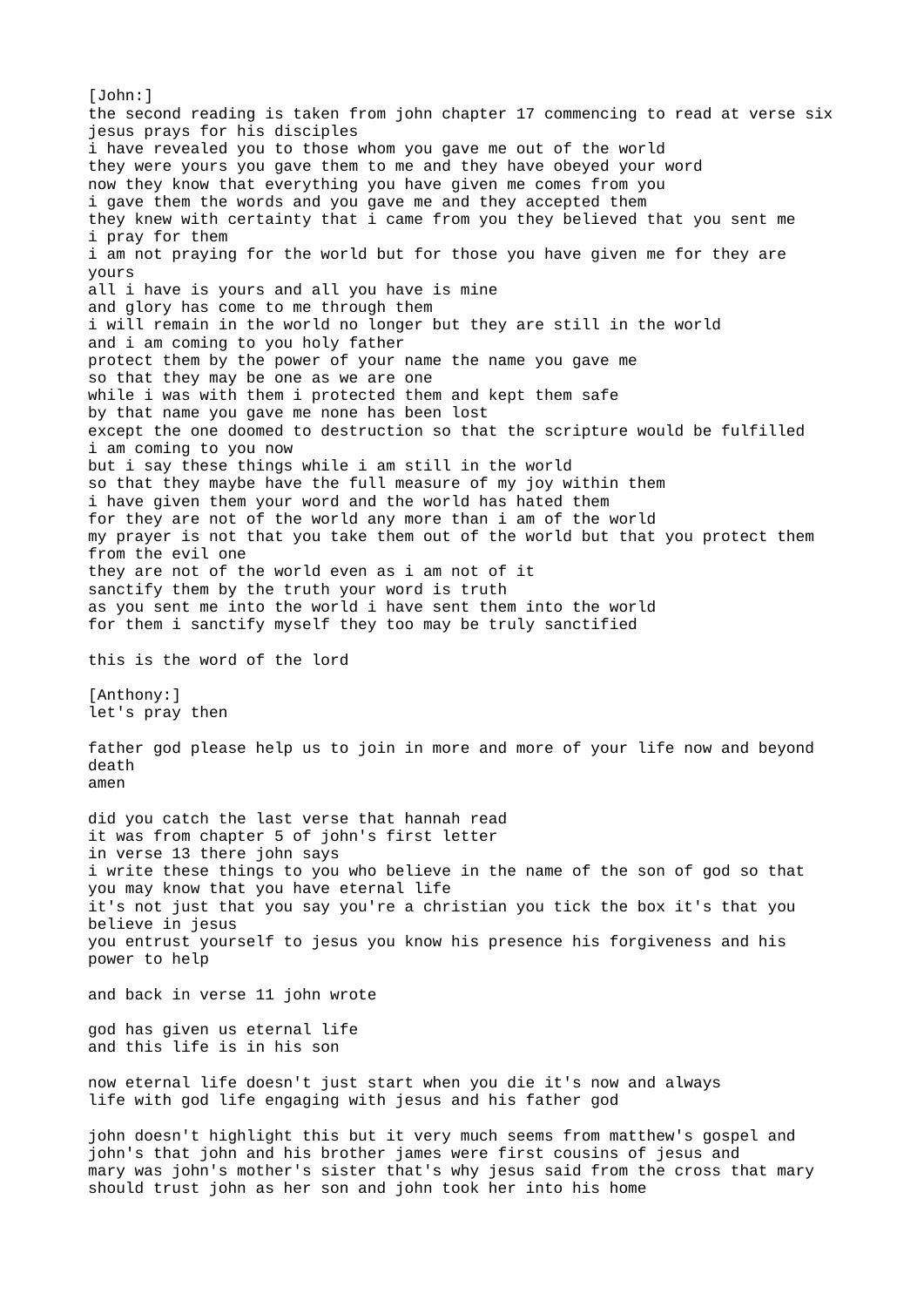it seems they emigrated later to uh near ephesus which nowadays is in turkey and um and john was writing from there to uh christians he had met in in churches and towns in that area anyway john is pretty close to jesus and then we read from john's gospel the same writer john and there in chapter 17 and it was on the night before he died jesus is praying for his disciples no wonder that was key for his disciple john there jesus prays now they know that everything you have given me comes from you and in verse 11 holy father protect them by the power of your name so that they may be one as we are one and a little later after our reading john records jesus praying for all believers in verse 21 may they also be in us that the world may believe that you sent me john knew lots of people who came to believe in jesus but he had no idea how many more would come to believe as jesus message spread further and further across the world through the centuries since easter we have been focusing on jesus resurrection which proves that jesus terrible death could not defeat him there is new life beyond that but it didn't take jesus back to his previous life we've been looking at his meeting with those he knew then jesus returns to his father god ascension day last thursday so we entrust ourselves to god the father maker of how things are how they work what's important about life and we just entrust ourselves to jesus god in human terms buying back human life and human society into god's ways into god's kingdom and paying the price of that and now as we wait for pentecost we entrust ourselves to the holy spirit god at work in the world all over the world on the large scale and on the small scale we entrust ourselves to this one god one god with three personas the father behind everything jesus rescuing people the spirit engaging with people as individuals and whole societies here are two of the many ways this works out firstly christian aid week is just coming to an end christians working together to reach out to people in extreme poverty all over the world were you able to be involved at all this year when we weren't even able to make door-to-door collections and well you probably have uh all sorts of other practical expressions of entrusting yourself to god but here's the second one a global prayer movement called thy kingdom come which only started five years ago did you see that in our church's weekly update or you can google thy kingdom come these 11 days from ascension to pentecost which is next sunday anyone taking part will pray each day to deepen their relationship with jesus christ and pray for five friends or family to come to faith in jesus and pray for the spirit to make us effective in our witness so to sum up god has given us eternal life in his son jesus as we entrust ourselves to him life with god now and always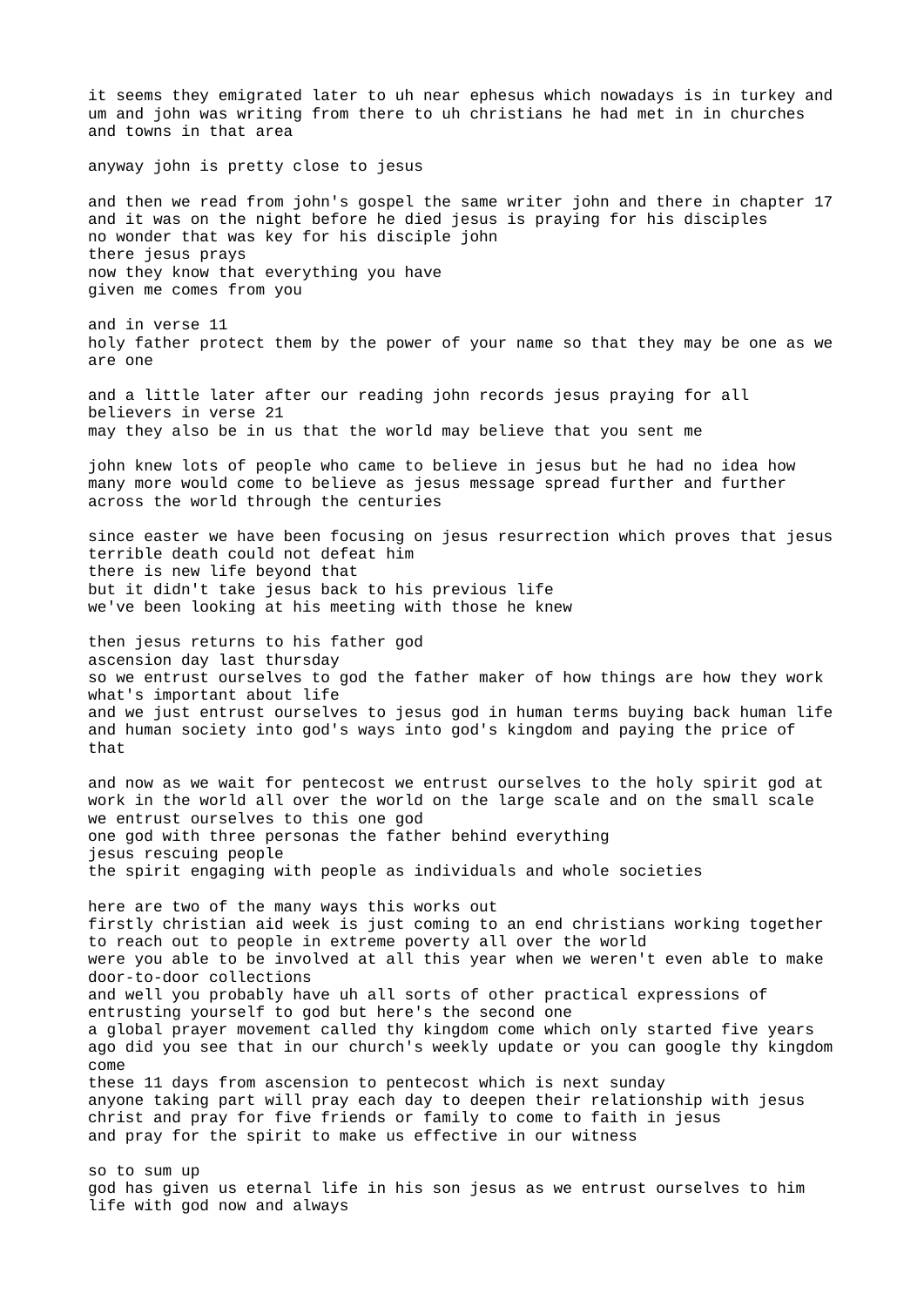how i wonder is that working out in your life god be with you amen [Anthony:] so now let us tell god how we believe in him using the apostles creed i believe in god the father almighty creator of heaven and earth i believe in jesus christ his only son our lord who was conceived by the holy spirit born of the virgin mary suffered under pontius pilate was crucified died and was buried he descended to the dead on the third day he rose again he ascended into heaven he is seated at the right hand of the father and he will come to judge the living and the dead i believe in the holy spirit the holy catholic church the communion of saints the forgiveness of sins the resurrection of the body and the life everlasting amen now before gill leads our prayers let's sing again and encourage god to tell out my soul [Music: Tell Out My Soul] [Gill:] let us pray a prayer for creation god you created us to enjoy the earth to love your world we belong to the elements from which you created us to destroy the earth is to destroy ourselves we need to love the world with the love that you have for each piece of creation you ask us to garden what is already here not to seek elsewhere for another world or life you ask us to see the world radiant with your presence a world transfigured a world full of your glory that your kingdom come on earth as it is in heaven lord we ask for your guidance and inspiration to care for our world lord in your mercy hear our prayer we pray for the needs of the world where there is conflict bring peace and stability may leaders show compassion and wisdom as they seek to find answers to conflicts we ask you to comfort those suffering in spirit or health trapped in unstable countries we pray particularly for those involved in unrest in israel and gaza tigray and ethiopia colombia and brazil bring them comfort and peace and hope for the future lord in your mercy hear our prayer we pray for our nation as we continue to wrestle with so many issues lord please help our leaders to show integrity and courage to make good decisions and as we all find greater freedom in tomorrow's loosening of restrictions help us also to stay conscious of the need to move cautiously when we socialize we pray for those areas where there are they are still struggling to reduce the spread of the coronavirus lord in your mercy hear our prayer

lord of the church empower by your spirit all christian people and the work of your church in every land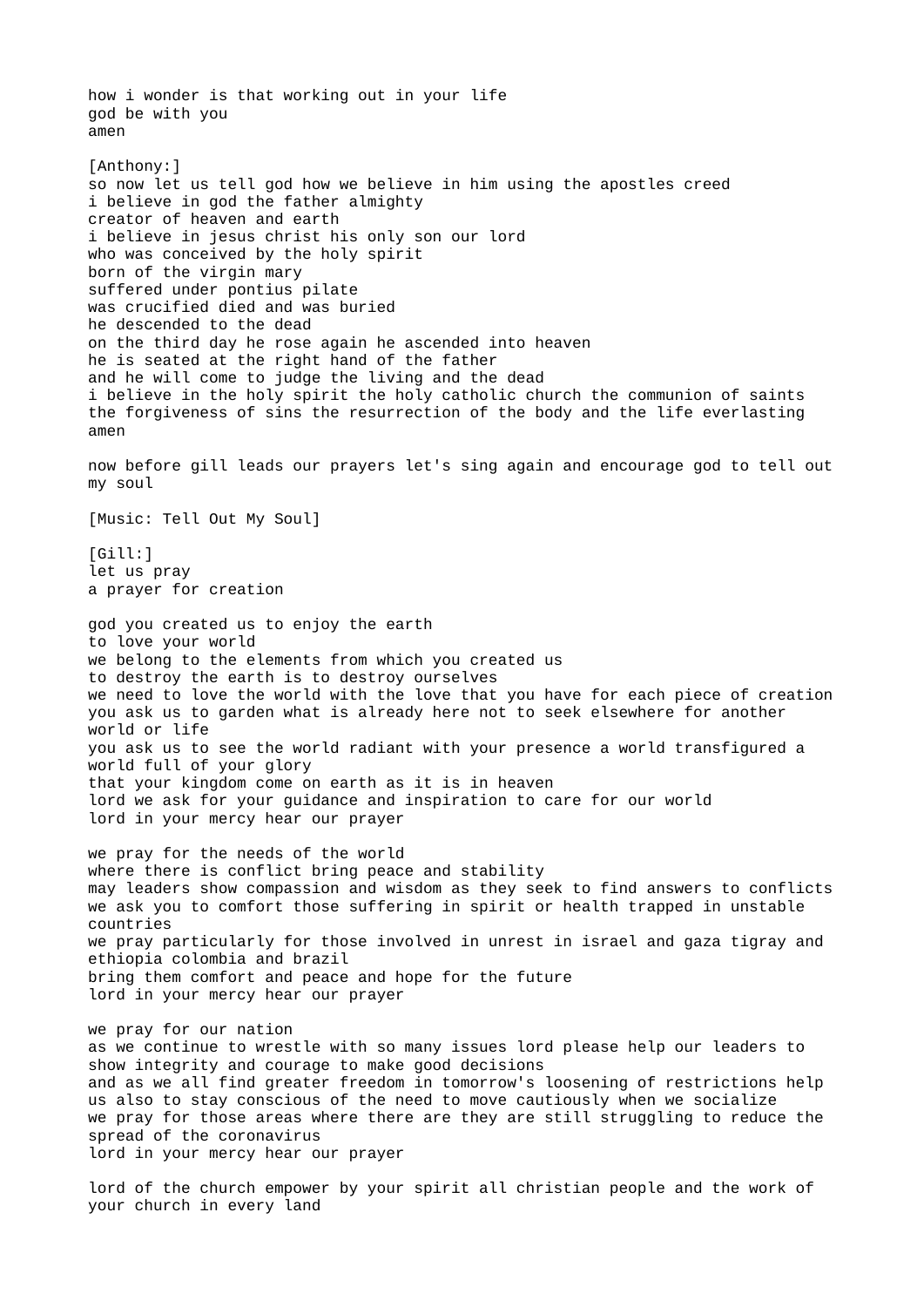give us grace to proclaim the gospel joyfully in word and deed we thank you for the leadership of st john's church and their plan for a new season of prayerfulness as we move back into our church buildings help us to listen to your voice in our stillness and move us to respond to your message of love we remember jesus's command to love our god with all our heart and soul mind and spirit and to love our neighbor as ourselves lord in your mercy hear our prayer we pray for our local area guide and enable all who lead and serve this community and those on whom we depend for our daily needs grant that we may seek the peace and welfare of this place we pray for all who stood in local elections give the new councillors renewed energy and wisdom to tackle the decisions that need to be made help all local businesses to recover from the impact of lockdown and encourage us all to love and care for our town and our neighbors god of love hear our prayer prayer for those who are suffering stretch out your hand to bring comfort wholeness and peace to all who suffer in body mind or spirit fill us with compassion that we may be channels of your healing love in a moment of quiet speak the names of those you know who are suffering in body or mind at the moment help us to remember those whom we love but see no longer and comfort those who are grieving loss and give them peace in the knowledge of your love let us commend ourselves and all for whom we pray to the mercy and protection of god accept these prayers for the sake of your son our savior jesus christ amen now we have the collect for the seventh sunday after easter oh god the king of glory you have exalted your only son jesus christ with great triumph to your kingdom in heaven do not leave us comfortless but send us your holy spirit to strengthen us and exalt us to that place where our savior christ has gone before who lives and reigns with you and the holy spirit one god in glory everlasting amen let us say the lord's prayer together our father in heaven hallowed be your name your kingdom come your will be done on earth as in heaven give us today our daily bread forgive us our sins as we forgive those who sin against us lead us not into temptation but deliver us from evil for the kingdom the power and the glory are yours now and forever amen [Anthony:] so thank you all for joining us today in this service please join us here again next sunday for teaching about the holy spirit let's bless each other in the words of the grace the grace of our lord jesus christ and the love of god